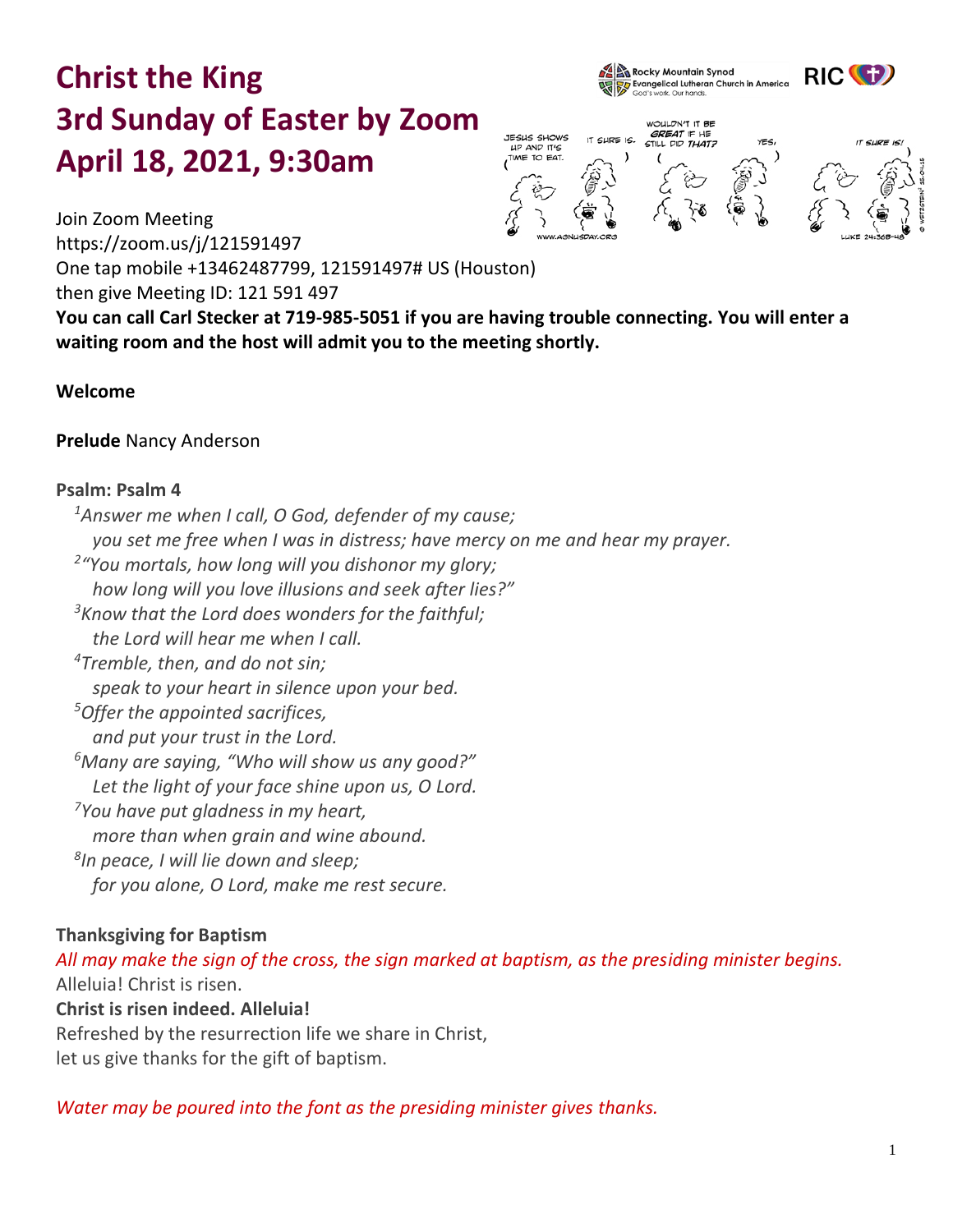We thank you, risen Christ, for these waters where you make us new, leading us from death to life, from tears to joy. We bless you, risen Christ, that your Spirit comes to us in the grace-filled waters of rebirth, like rains to our thirsting earth, like streams that revive our souls, like cups of cool water shared with strangers. Breathe your peace on your church when we hide in fear. Clothe us with your mercy and forgiveness. Send us companions on our journey as we share your life. Make us one, risen Christ. Cleanse our hearts. Shower us with life. To you be given all praise, with the Holy Spirit, in the glory of God, now and forever. **Amen.**

## **Greeting**

The grace of our Lord Jesus Christ, the love of God, and the communion of the Holy Spirit be with you all. **And also with you.**

## **Hymn of Praise:** *Blessing, Honor, and Glory* ELW 433

**Blessing, honor, glory to the Lamb. Holy, righteous, worthy is the Lamb. Death could not hold him down, for he is risen! Seated upon the throne, he is the Lamb of God!**

**Blessing, honor, glory to the Lamb. Holy, righteous, worthy is the Lamb of God.** 

## **Prayer of the Day**

Holy and righteous God, **you are the author of life, and you adopt us to be your children. Fill us with your words of life, that we may live as witnesses to the resurrection of your Son, Jesus Christ, our Savior and Lord, who lives and reigns with you and the Holy Spirit, one God, now and forever. Amen.**

## **Reading: Acts 3:12-19**

*After healing a man unable to walk, Peter preaches to the people, describing how God's promises to Israel have been fulfilled in Jesus. Through the proclamation of Christ's death and resurrection, God is offering them forgiveness and restoration in Jesus' name.*

 $12$ [Peter] addressed the people, "You Israelites, why do you wonder at this, or why do you stare at us, as though by our own power or piety we had made him walk?<sup>13</sup>The God of Abraham, the God of Isaac, and the God of Jacob, the God of our ancestors has glorified his servant Jesus, whom you handed over and rejected in the presence of Pilate, though he had decided to release him.  $^{14}$ But you rejected the Holy and Righteous One and asked to have a murderer given to you, <sup>15</sup>and you killed the Author of life, whom God raised from the dead. To this we are witnesses.  $^{16}$ And by faith in his name, his name itself has made this man strong, whom you see and know; and the faith that is through Jesus has given him this perfect health in the presence of all of you.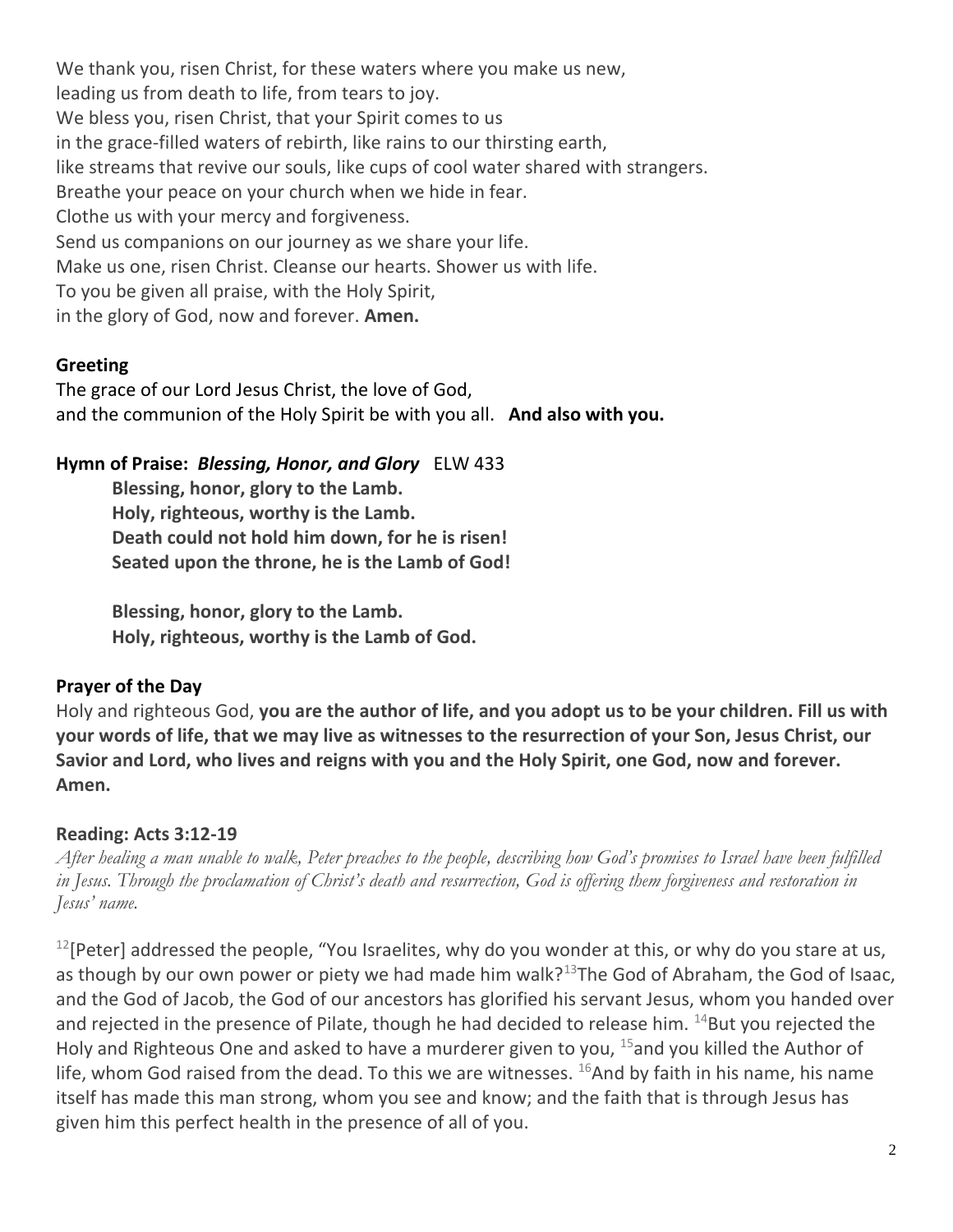$17"$ And now, friends, I know that you acted in ignorance, as did also your rulers.  $18$ In this way God fulfilled what he had foretold through all the prophets, that his Messiah would suffer. <sup>19</sup>Repent therefore, and turn to God so that your sins may be wiped out."

Word of God. Word of Life. **Thanks be to God.**



**Gospel:** The gospel according to Luke chapter 24. **Glory to you, O Lord.**

# **Luke 24:36b-48**

*In this account of an appearance after his resurrection, Jesus opens the minds of the disciples to understand him as Messiah. Jesus convinces them that he has been raised and sends them on a mission to proclaim the message of repentance and forgiveness.*

<sup>36b</sup>Jesus himself stood among [the disciples] and said to them, "Peace be with you." <sup>37</sup>They were startled and terrified, and thought that they were seeing a ghost.  $38$ He said to them, "Why are you frightened, and why do doubts arise in your hearts? <sup>39</sup>Look at my hands and my feet; see that it is I myself. Touch me and see; for a ghost does not have flesh and bones as you see that I have."  $40$ And when he had said this, he showed them his hands and his feet.  $41$ While in their joy they were disbelieving and still wondering, he said to them, "Have you anything here to eat?"  $42$ They gave him a piece of broiled fish, <sup>43</sup> and he took it and ate in their presence.

 $44$ Then he said to them, "These are my words that I spoke to you while I was still with you—that everything written about me in the law of Moses, the prophets, and the psalms must be fulfilled."  $45$ Then he opened their minds to understand the scriptures,  $46$  and he said to them, "Thus it is written, that the Messiah is to suffer and to rise from the dead on the third day,  $47$  and that repentance and forgiveness of sins is to be proclaimed in his name to all nations, beginning from Jerusalem. <sup>48</sup>You are witnesses of these things."

The good news of the Lord. **Praise to you, O Christ.**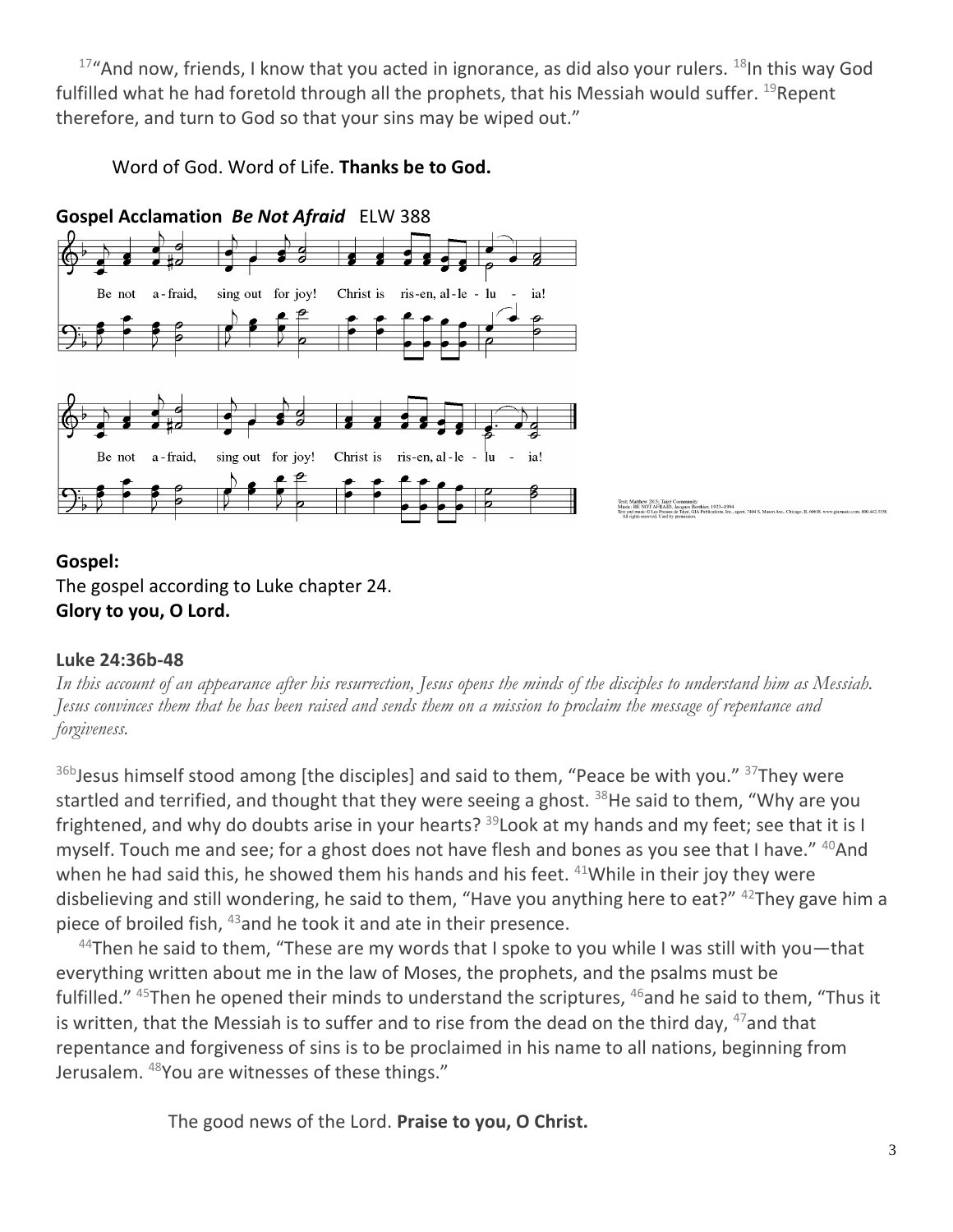## **Children's sermon**

## **Sermon**



#### **Prayers of Intercession**

Alive in the risen Christ by the power of the Holy Spirit, we bring our prayers before God who promises to hear us and answer in steadfast love.

> Hear us, O God. **Your mercy is great.**

In the hope of new life in Christ, we raise our prayers to you, trusting in your never-ending goodness and mercy; through Jesus Christ our Lord. **Amen.**

#### **Peace**

The peace of Christ be with you always. **And also with you.**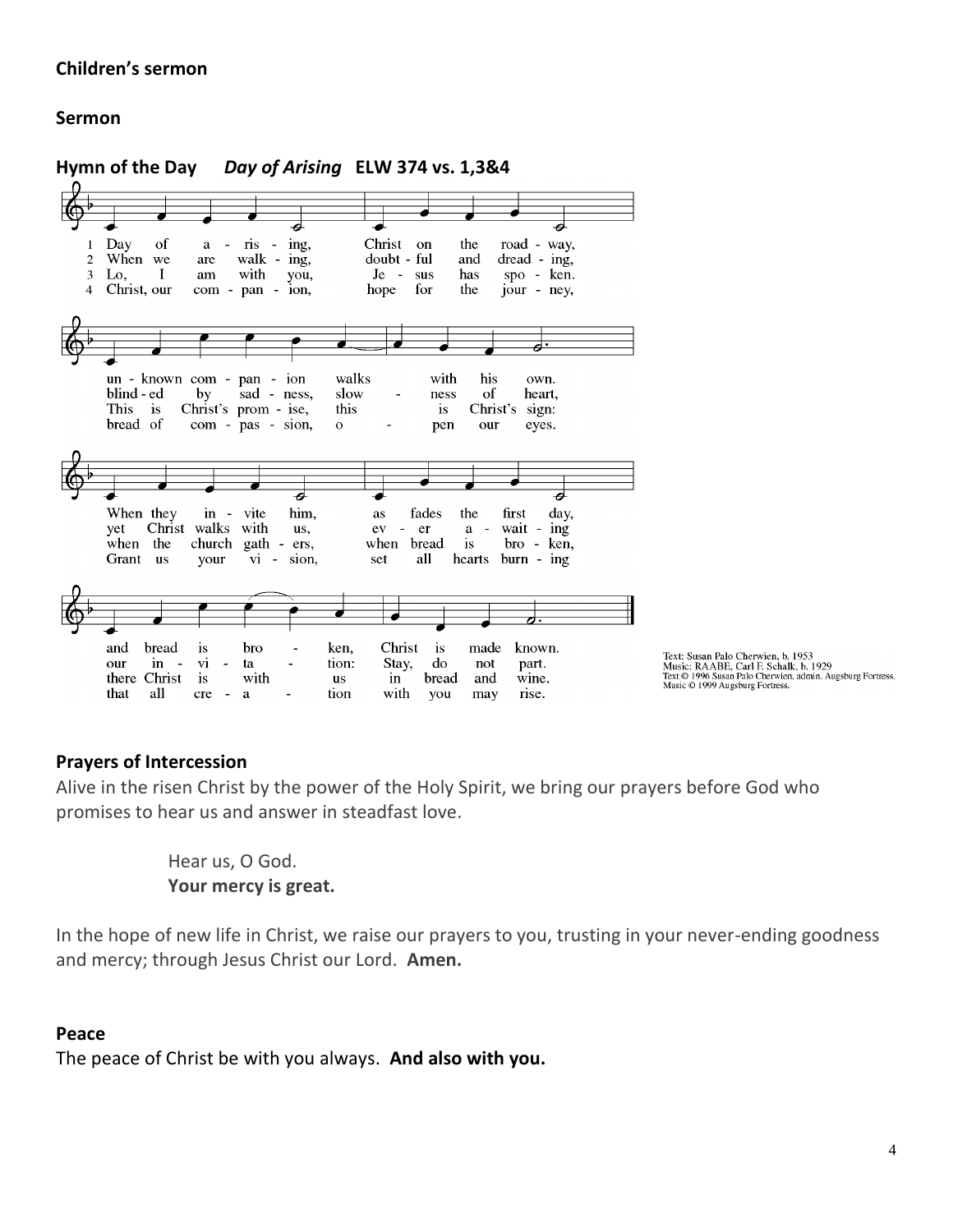# **Offering Message**

## **Children's Song** *Lord, Be Glorified* **ELW 744**

- 1 In my life, Lord, be glorified, be glorified; in my life, Lord, be glorified today.
- 3 In your church, Lord, be glorified, be glorified; in your church, Lord, be glorified today.
- 4 In your world, Lord, be glorified, be glorified. In your world, Lord, be glorified today.

## **Offering Prayer**

God of love, you call us beloved children and welcome us to your table. Receive our lives and the gifts we offer. Abide with us and send us in service to a suffering world; for the sake of your beloved Child, Jesus Christ. **Amen.**

## **Great Thanksgiving**

The Lord be with you. **And also with you.** Lift up your hearts. **We lift them to the Lord** Let us give thanks to the Lord our God. **It is right to give our thanks and praise…** 

#### **Words of Institution**

#### **Lord's Prayer**

**Our Father, who art in heaven, hallowed be thy name, thy kingdom come, thy will be done, on earth as it is in heaven. Give us this day our daily bread; and forgive us our trespasses, as we forgive those who trespass against us; and lead us not into temptation, but deliver us from evil. For thine is the kingdom, and the power, and the glory, forever and ever. Amen.**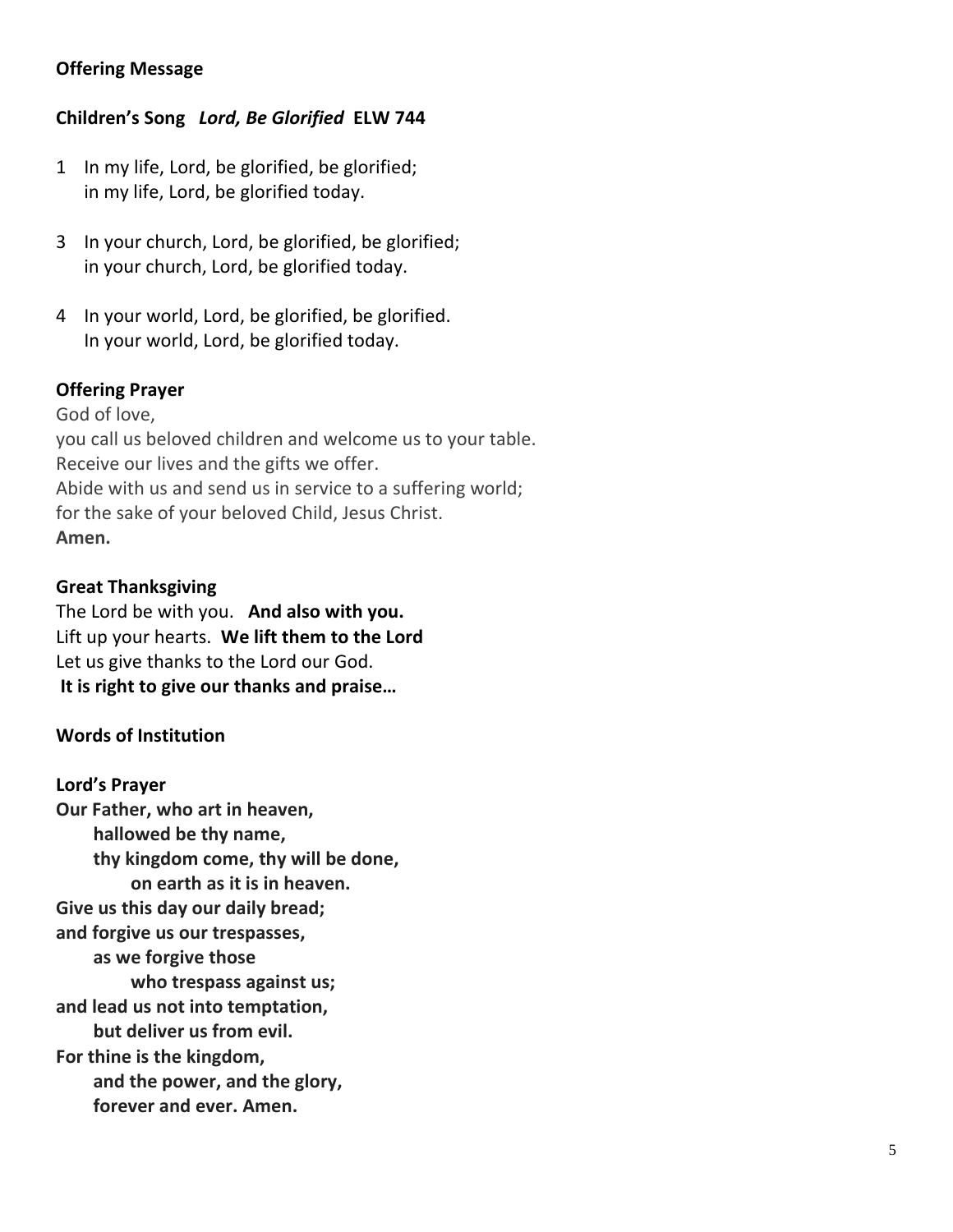## **Invitation to Communion**

The risen Christ invites us to this table. Come, eat and be satisfied.

*You will commune at the Pastor's direction, first the bread, then the juice/wine.*



Text: Latin hymn, 17th cent.; tr. Robert Campbell, 1814–1868, alt.<br>Music: SONNE DER GERECHTIGKEIT, Bohemian Brethren, *Kirchengeseng*, 1566

#### **Prayer after Communion**

Wellspring of joy,

through this meal you have put gladness in our hearts.

Satisfy the hunger still around us,

and send us as joyful witnesses,

that your love may bring joy to the hearts of all people,

through Jesus Christ our Lord.

**Amen.**

#### **Announcements**

#### **Blessing**

May our glorious God grant you a spirit of wisdom to know and to love the risen Lord Jesus. The God of life, Father,  $\pm$  Son, and Holy Spirit, bless you now and forever. **Amen.**